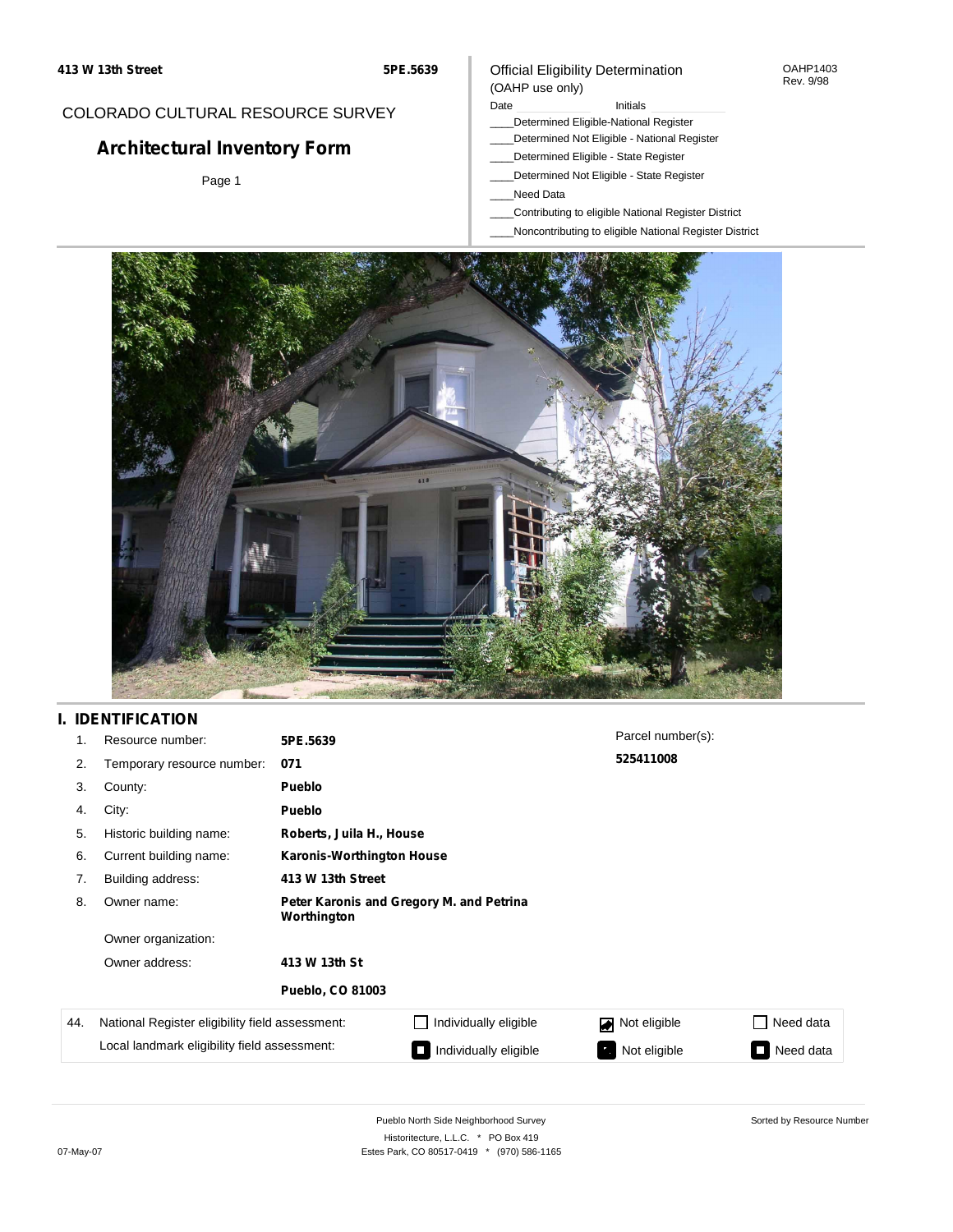Page 2

### **II. GEOGRAPHIC INFORMATION**

| 9.  | P.M.       |     | 6th                 |    |    | Township:               |                         | <b>20S</b>                  |    |           |           | Range:            | 65W |         |
|-----|------------|-----|---------------------|----|----|-------------------------|-------------------------|-----------------------------|----|-----------|-----------|-------------------|-----|---------|
|     |            | SE. | 1/4                 | of | NE | 1/4                     | of NW                   | 1/4                         | of | <b>SE</b> | 1/4       | of Section        |     | 25      |
| 10. |            |     | UTM reference zone: |    |    | 13                      |                         |                             |    |           |           |                   |     |         |
|     | Easting:   |     |                     |    |    | 533904                  |                         |                             |    |           | Northing: |                   |     | 4236640 |
| 11. |            |     | USGS quad name:     |    |    |                         | <b>Northeast Pueblo</b> |                             |    |           | Scale:    |                   |     | 7.5     |
|     | Year:      |     |                     |    |    | 1974)                   |                         | 1961 (Photorevised 1970 and |    |           |           |                   |     |         |
| 12. | $Lot(s)$ : |     |                     |    |    | <b>Lot 10: Block 25</b> |                         |                             |    |           |           |                   |     |         |
|     | Addition:  |     |                     |    |    | <b>County Addition</b>  |                         |                             |    |           |           | Year of addition: |     | 1869    |

13. Boundary description and justification:

The boundary, as described above, contains but does not exceed the land historically associated with this property.

П Metes and bounds exist:

### **III. ARCHITECTURAL DESCRIPTION**

| 14. | Building plan (footprint, shape):<br>Other building plan descriptions: | <b>T-Shaped Plan</b>                 |                       |
|-----|------------------------------------------------------------------------|--------------------------------------|-----------------------|
| 15. | Dimensions in feet (length x width):                                   | 813 square feet                      |                       |
| 16. | Number of stories:                                                     | 2                                    |                       |
| 17. | Primary external wall material(s):                                     | <b>Asbestos</b>                      | Other wall materials: |
| 18. | Roof configuration:<br>Other roof configurations:                      | <b>Gabled Roof/Cross Gabled Roof</b> |                       |
| 19. | Primary external roof material:                                        | <b>Asphalt Roof/Composition Roof</b> |                       |
|     | Other roof materials:                                                  |                                      |                       |
| 20. | Special features:                                                      | Fence                                |                       |
|     |                                                                        | Chimney                              |                       |
|     |                                                                        | Porch                                |                       |

#### 21. General architectural description:

Oriented to the south, this house rests on a coursed, sandstone ashlar foundation. White-painted, asbestos shingle siding **covers the exterior walls. Windows are generally 1-over-1-light, double-hung sash, with white-painted wood frames and** surrounds. Protruding from the center of the front (south) facade's second story is a 3-sided, canted bay window. It has its own hipped roof. The windows are paired beneath the 2-story, front-gabled bays protruding from the east and west elevations. A window opening in the west side of the front (south) façade's first story has a single-light, fixed-frame window, with a singlelight transom above it. Bands of single-light hopper windows enclose the upper story of a hipped-roof porch across the rear (north) elevation. A single-light window also opens between the stories in the east elevation, corresponding to an interior staircase. A hipped-roof porch spans the entire façade. White-painted latticework fills the area between the ground and the porch's wooden floor. The porch has white-painted, wood Doric columns. A dentiled cornice marks the junction of the porch's soffit and fascia. A pediment rises above the eastern half of the porch. Below it rise 5 wood steps, flanked on either side by wrought-iron railings and covered in green carpet. Two doorways open in the facade beneath the pediment. Both have 1-panel, 1-light, glass-in-wood-frame doors, painted black. The doors feature an engraved panel and head rail, and pilasters flanking the light. The eastern door provides direct access to an interior staircase. The western door opens into the first story. It opens behind an aluminum-frame storm door and, above it, is a single-light transom. Another doorway opens in the west side of the north elevation of a hipped-roof porch across the rear (north) elevation. Green, interlocking asphalt shingles cover the cross-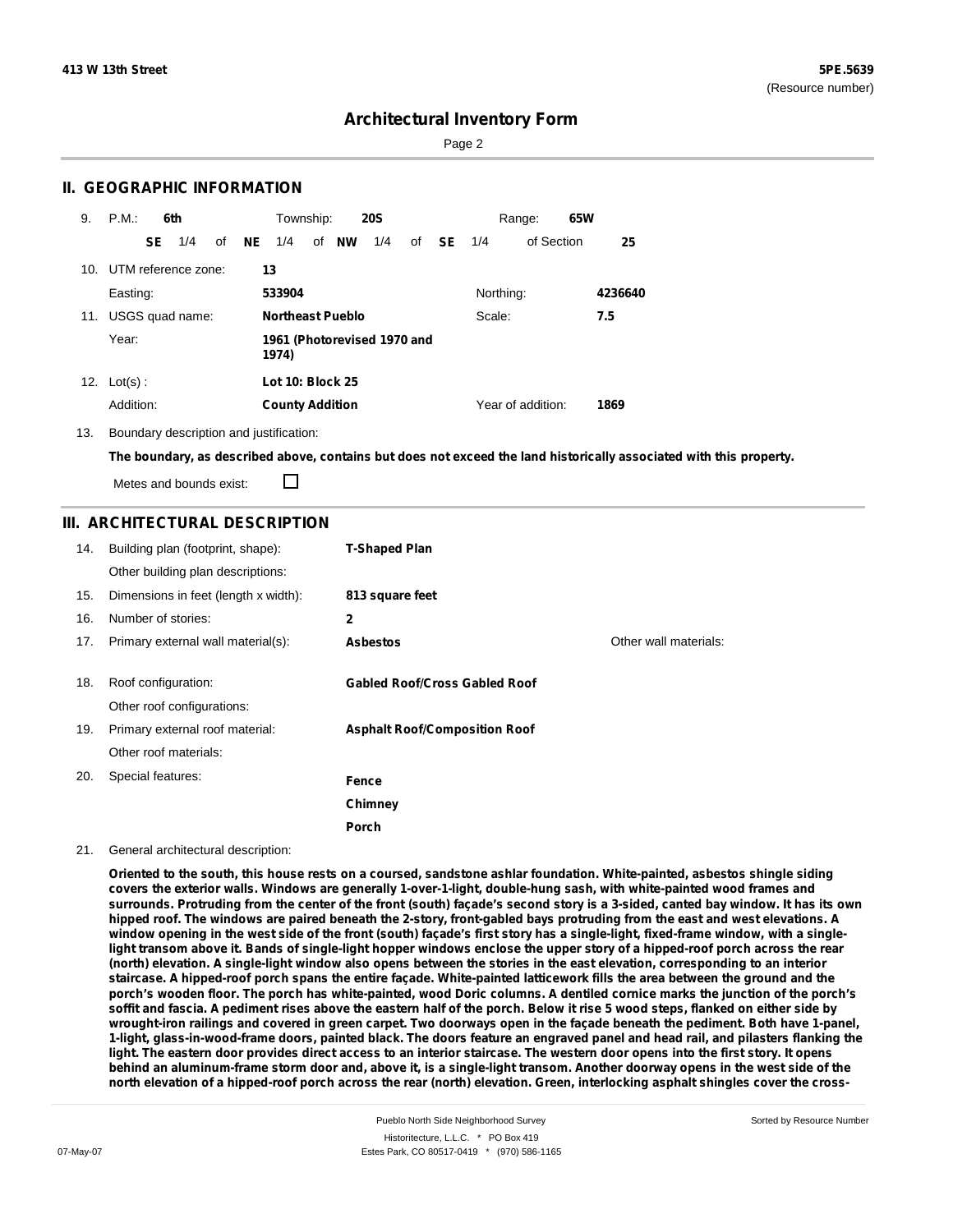Page 3

gabled roof. White-painted wood soffit and green-painted wood fascia box the eaves. The rafter ends are exposed beneath the hipped roof of the rear (north) porch. A tall, pink-brick chimney emerges from the roof's east-facing slope, just south of the **west-facing gable. A red-brick chimney protrudes from the west-slope of the rear, north-south-oriented roof ridge.**

Architectural style: 22. **Late Victorian**

Other architectural styles:

Building type:

23. Landscape or special setting features:

This property is located on terrain sloping downward from north to south, with an elevation of around 4,700 feet above mean sea level. The neighborhood features modest, one- and two-story houses. Most of the houses here have an unusually shallow setback from West 13th Street, the busy, principal east-west thoroughfare through this area. This property is situated on the north side of West 13th Street, between 411 West 13th Street to the east and 417 West 13th Street to the west. A planted-grass yard, with mature landscaping, surrounds the house, while a large elm off the southwest corner of the dwelling shades much of its roof. A chain-link fence encircles the backyard, and a macadam parking area is situated at the northeast corner of the lot.

24. Associated buildings, features or objects:

| 1: Type:  | Garage                                                                                                                                                                                                                                                                                                                                                                                                                                                                                                                                                       |
|-----------|--------------------------------------------------------------------------------------------------------------------------------------------------------------------------------------------------------------------------------------------------------------------------------------------------------------------------------------------------------------------------------------------------------------------------------------------------------------------------------------------------------------------------------------------------------------|
| Describe: | A single-car garage is located directly north of the house. Oriented to the north, the building<br>lacks a formal foundation. White-painted wood weatherboard, with 1-by-4-inch cornerboards,<br>clads the exterior walls. Dominating the front (north) elevation is a 16-panel, wood, overhead-<br>retractable garage door, painted white. It is offset to the east. Window openings have been<br>boarded shut. Green, interlocking asphalt shingles cover the front-gabled roof; while-painted<br>wood soffit and green-painted wood fascia box the eaves. |
|           |                                                                                                                                                                                                                                                                                                                                                                                                                                                                                                                                                              |

### **IV. ARCHITECTURAL HISTORY**

| 25. | Date of Construction:  | Estimate:        | 1900                             | Actual:                                                                                                                                                 |
|-----|------------------------|------------------|----------------------------------|---------------------------------------------------------------------------------------------------------------------------------------------------------|
|     | Source of Information: |                  |                                  | Sanborn Fire Insurance Maps (for Pueblo, Colorado). New York: Sanborn Map and<br>Publishing Co., 1883, 1886, 1889, 1893, 1904-05, 1904-51, and 1904-52. |
| 26. | Architect:             | unknown          |                                  |                                                                                                                                                         |
|     | Source of information: |                  |                                  |                                                                                                                                                         |
| 27. | Builder:               | unknown          |                                  |                                                                                                                                                         |
|     | Source of information: |                  |                                  |                                                                                                                                                         |
| 28. | Original Owner:        | Julia H. Roberts |                                  |                                                                                                                                                         |
|     | Source of information: |                  | Co. consulted 1886 through 2003. | Pueblo City Directory. Pueblo, Co.; Salt Lake City; Kansas City, Mo.; and others: R.L. Polk &                                                           |
|     |                        |                  |                                  |                                                                                                                                                         |

29. Construction history:

According to Pueblo County Tax Assessor records, this building was constructed in 1900. Sanborn maps and city directories corroborate a circa 1900 date of construction. The only major structural alteration was the enclosure of the two-story, rear **(north) porch. The asbestos shingle siding most likely dates to the 1940s.**

30. Location: **original** Date of move(s):

# **V. HISTORICAL ASSOCIATIONS**

| 31. | Original use(s):       | <b>Single Dwelling</b> |
|-----|------------------------|------------------------|
| 32. | Intermediate use(s):   | <b>Single Dwelling</b> |
| 33. | Current use(s):        | <b>Single Dwelling</b> |
| 34. | Site type(s):          | <b>Residence</b>       |
| 35. | Historical background: |                        |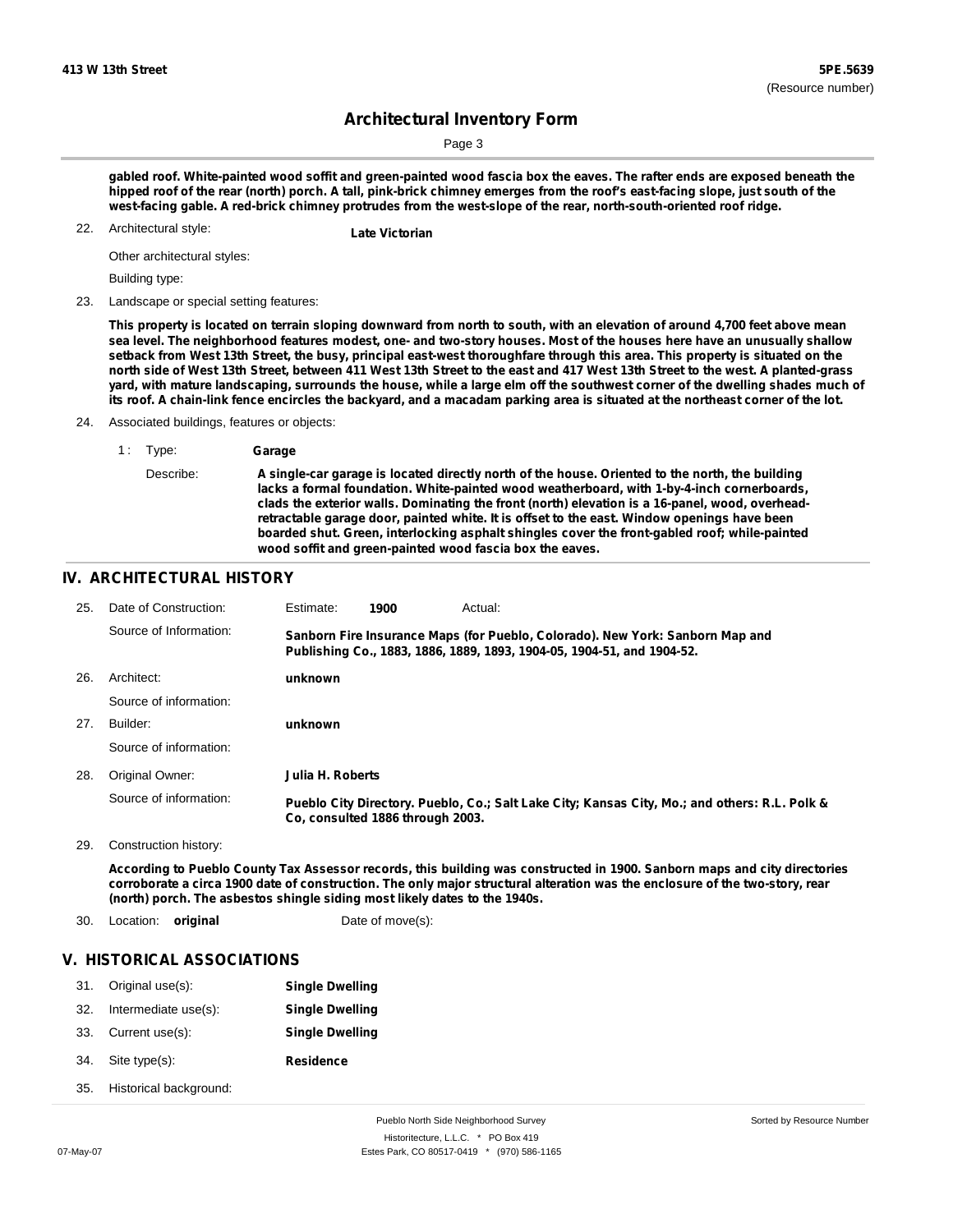Page 4

The first owner and resident of this house, constructed around 1900, was most likely Julia H. Roberts. She was born in Kentucky around 1872. Roberts was a clerk for the L.C. Jones Mercantile Company and was later a nurse. She resided here with her mother. Sue Janeson, and sisters Ada J. Hardin and Nellie Janeson. Hardin offered music lessons in the house. Boarders included Nellie M. Higman, a teacher at the nearby Centennial High School, and Lillie Rice, a clerk at the Mutual Benefit **Association. Julia Roberts lived here the rest of her life, dying in November 1938.**

In 1940, residents were Thomas B. Stavely and Jack Brittain. In 1945, the owner was Scott C. Barr, who resided here with Jess C. Cunningham. Frank E. Wolther was the owner and resident in 1950. He lived here with his wife, Helen W. Wolther. They had two sons, Jack and Frank Wolther, Jr. The Wolthers resided here at least through the death of Frank, Sr., on May 31, 1965.

Toby and Zulema Cordova purchased the property in 1979. They sold it to Donald A. and Esther Garcia in 1986. In 2001, Peter Karonis and Gregory M. and Petrina Worthington, the current owners, purchased the house and lot from Esther Garcia in 2001.

36. Sources of information:

**Pueblo County Office of Tax Assessor. Property information card [internet].**

**Pueblo City Directory. Pueblo, Co.; Salt Lake City; Kansas City, Mo.; and others: R.L. Polk & Co, consulted 1886 through 2003.**

**Sanborn Fire Insurance Maps (for Pueblo, Colorado). New York: Sanborn Map and Publishing Co., 1883, 1886, 1889, 1893, 1904-05, 1904-51, and 1904-52.**

**U.S. Census of 1910. Precinct 3, Pueblo, Pueblo County, Colorado. Series T624, roll 124, p. 124.**

**"Roberts (Julia H.)" [obituary]. Pueblo Chieftain, 5 November 1938, p. 2.**

**"Wolther (Frank F.)" [obituary]. Pueblo Chieftain, 1 June 1965, p. 6A.**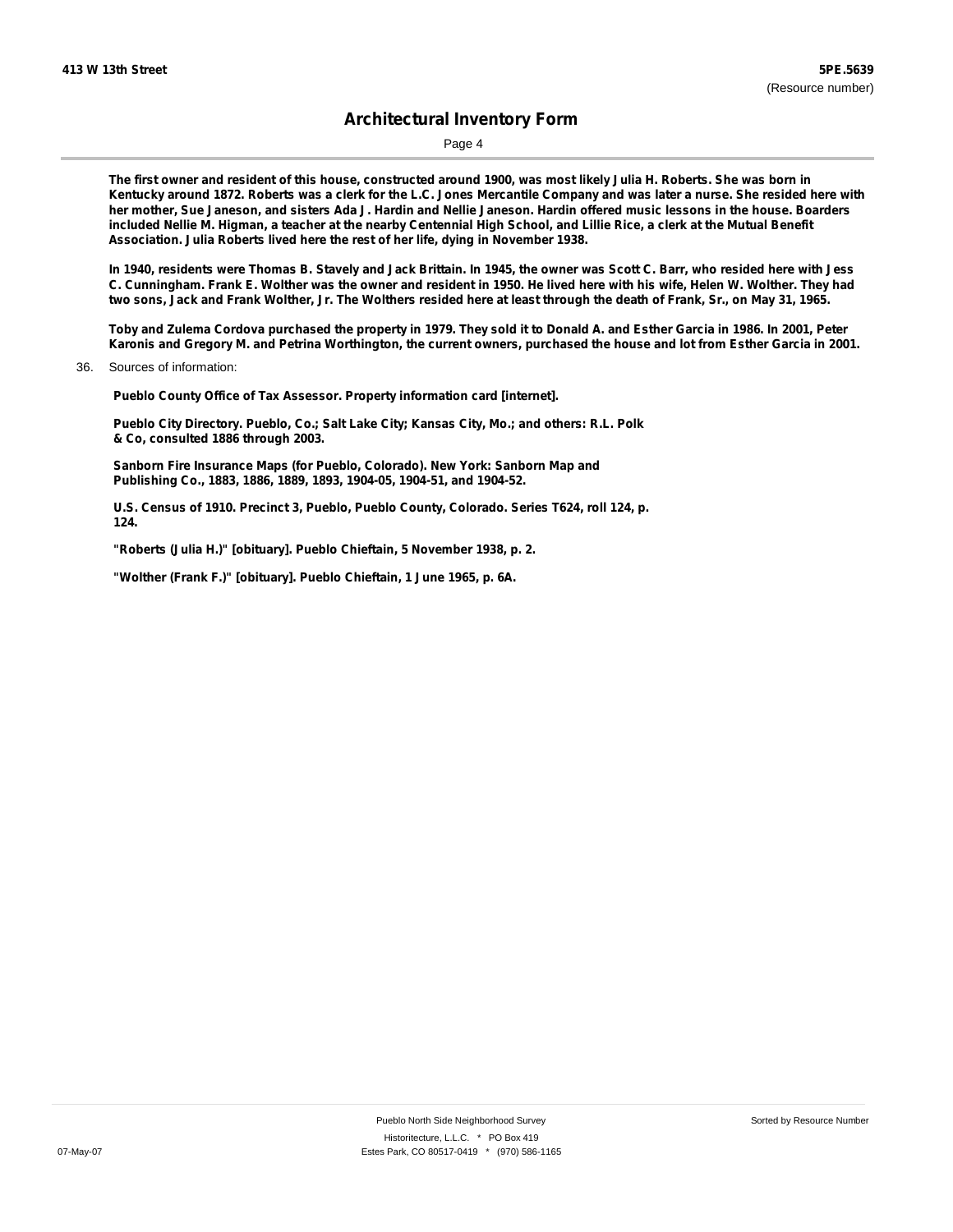۰

Sorted by Resource Number

# **Architectural Inventory Form**

Page 5

|     | <b>VI. SIGNIFICANCE</b>                                                                                                                                                                                                                                                               |  |  |  |  |  |  |
|-----|---------------------------------------------------------------------------------------------------------------------------------------------------------------------------------------------------------------------------------------------------------------------------------------|--|--|--|--|--|--|
| 37. | Local landmark designation:<br>Yes $\Box$<br>No.                                                                                                                                                                                                                                      |  |  |  |  |  |  |
|     | Designation authority:                                                                                                                                                                                                                                                                |  |  |  |  |  |  |
|     | Date of designation:                                                                                                                                                                                                                                                                  |  |  |  |  |  |  |
| 38. | Applicable National Register criteria:                                                                                                                                                                                                                                                |  |  |  |  |  |  |
|     | A. Associated with events that have made a significant contribution to the broad pattern of our history.<br>l.                                                                                                                                                                        |  |  |  |  |  |  |
|     | B. Associated with the lives of persons significant in our past.<br>$\Box$                                                                                                                                                                                                            |  |  |  |  |  |  |
|     | C. Embodies the distinctive characteristics of a type, period, or method of construction, or represents the work<br>◙<br>of a master, or that possess high artistic values, or represents a significant and distinguished entity whose<br>components may lack individual distinction. |  |  |  |  |  |  |
|     | D. Has yielded, or may be likely to yield, information important in history or prehistory.                                                                                                                                                                                            |  |  |  |  |  |  |
|     | Qualifies under Criteria Considerations A through G (see manual).                                                                                                                                                                                                                     |  |  |  |  |  |  |
|     | Does not meet any of the above National Register criteria.                                                                                                                                                                                                                            |  |  |  |  |  |  |
|     | <b>Pueblo Standards for Designation:</b>                                                                                                                                                                                                                                              |  |  |  |  |  |  |
|     | 1a. History                                                                                                                                                                                                                                                                           |  |  |  |  |  |  |
|     | Have direct association with the historical development of the city, state, or nation; or                                                                                                                                                                                             |  |  |  |  |  |  |
|     | <u>1b. History</u><br>Be the site of a significant historic event; or<br>$\mathcal{L}_{\mathcal{A}}$                                                                                                                                                                                  |  |  |  |  |  |  |
|     | 1c. History                                                                                                                                                                                                                                                                           |  |  |  |  |  |  |
|     | Have direct and substantial association with a person or group of persons who had influence on society.<br>$\blacksquare$                                                                                                                                                             |  |  |  |  |  |  |
|     | 2a. Architecture                                                                                                                                                                                                                                                                      |  |  |  |  |  |  |
|     | Embody distinguishing characteristics of an architectural style or type; or<br>$\overline{\phantom{a}}$                                                                                                                                                                               |  |  |  |  |  |  |
|     | 2b. Architecture                                                                                                                                                                                                                                                                      |  |  |  |  |  |  |
|     | Be a significant example of the work of a recognized architect or master builder, or<br>$\sim$                                                                                                                                                                                        |  |  |  |  |  |  |
|     | 2c. Architecture                                                                                                                                                                                                                                                                      |  |  |  |  |  |  |
|     | Contain elements of architectural design, engineering, materials, craftsmanship, or artistic merit which represent a<br>О<br>significant or influential innovation;                                                                                                                   |  |  |  |  |  |  |
|     | 2d. Architecture                                                                                                                                                                                                                                                                      |  |  |  |  |  |  |
|     | Portray the environment of a group of people or physical development of an area of the city in an era of history<br>$\Box$<br>characterized by a distinctive architectural style.                                                                                                     |  |  |  |  |  |  |
|     | 3a. Geography                                                                                                                                                                                                                                                                         |  |  |  |  |  |  |
|     | Have a prominent location or be an established, familiar, and orienting visual feature of the contemporary city, or                                                                                                                                                                   |  |  |  |  |  |  |
|     | 3b. Geography                                                                                                                                                                                                                                                                         |  |  |  |  |  |  |
|     | Promote understanding and appreciation of Pueblo's environment by means of distinctive physical characteristics<br>or rarity; or                                                                                                                                                      |  |  |  |  |  |  |
|     | 3c. Geography<br>Make a special contribution to Pueblo's distinctive character.<br>$\sim$                                                                                                                                                                                             |  |  |  |  |  |  |
|     | Not Applicable                                                                                                                                                                                                                                                                        |  |  |  |  |  |  |
|     | Does not meet any of the above Pueblo landmark criteria.<br>$\overline{\phantom{a}}$                                                                                                                                                                                                  |  |  |  |  |  |  |
| 39. | Area(s) of Significance:<br><b>Architecture</b>                                                                                                                                                                                                                                       |  |  |  |  |  |  |
| 40. | Period of Significance:<br>ca. 1900                                                                                                                                                                                                                                                   |  |  |  |  |  |  |
| 41. | National:<br>Level of significance:<br>State<br>Local<br>т,<br>П                                                                                                                                                                                                                      |  |  |  |  |  |  |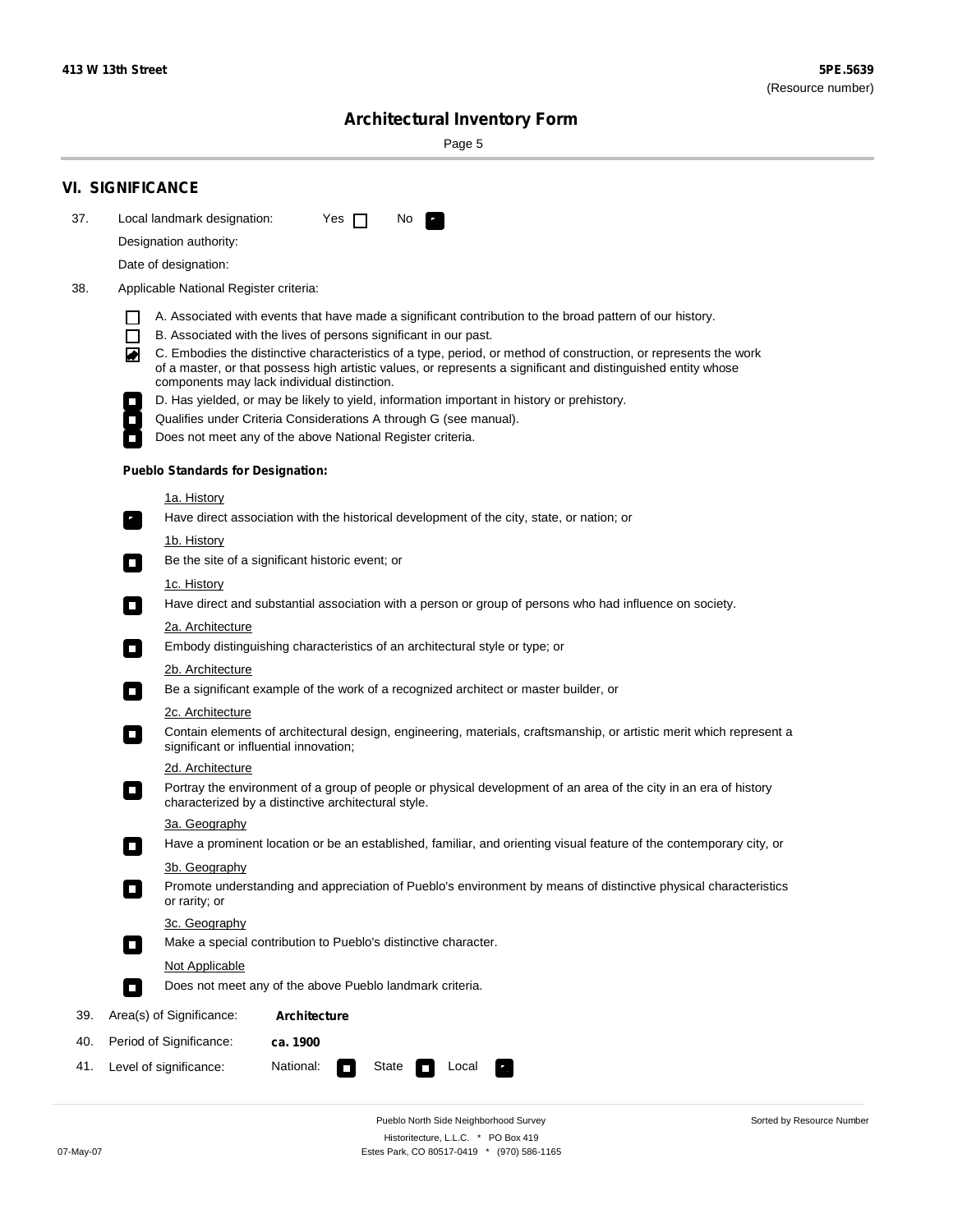Page 6

#### 42. Statement of significance:

This property is architecturally significant under National Register criterion C (Pueblo Local Landmark criterion 2A) as an intact example of a modest, Late Victorian-era house. However, the levels of architectural and historical significance, combined with physical integrity, are not to the extent that this property would qualify for individual listing in the National Register of Historic Places, the Colorado State Register of Historic Properties, or as a City of Pueblo Landmark. It is, **nonetheless, a contributing resource within any potential historic district.**

43. Assessment of historic physical integrity related to significance:

Constructed around 1900, this house exhibits a moderately high level of physical integrity relative to the seven aspects of integrity as defined by the National Park Service and the Colorado Historical Society: location, setting, design, materials, workmanship, feeling, and association. The only structural modification was the enclosure of the 2-story rear porch. Also, asbestos shingle siding conceals the original exterior wall cladding. Otherwise, the building has not been significantly altered.

> Yes Yes

No

No  $\blacksquare$  N/A

 $N/A$ 

#### **VII. NATIONAL REGISTER ELIGIBILITY ASSESSMENT**



If there is National Register district potential, is this building contributing:

If the building is in existing National Register district, is it contributing: 46.

#### **VIII. RECORDING INFORMATION**

| 47. | Photograph numbers): | <b>CD-ROM Photo Disc: North Side Photos</b><br>File Name(s): 13thstw413                                                |
|-----|----------------------|------------------------------------------------------------------------------------------------------------------------|
|     | Negatives filed at:  | <b>Special Collections</b><br>Robert Hoag Rawlings Public Library<br>100 East Abriendo Avenue<br>Pueblo, CO 81004-4290 |
| 48. | Report title:        | <b>Pueblo North Side Neighborhood Survey</b>                                                                           |
| 49. | $Date(s)$ :          | 06/22/05                                                                                                               |
| 50. | Recorder(s):         | <b>Adam Thomas</b>                                                                                                     |
| 51. | Organization:        | Historitecture, L.L.C.                                                                                                 |
| 52. | Address:             | <b>PO Box 419</b>                                                                                                      |
|     |                      | Estes Park, CO 80517-0419                                                                                              |
| 53. | Phone number(s):     | (970) 586-1165                                                                                                         |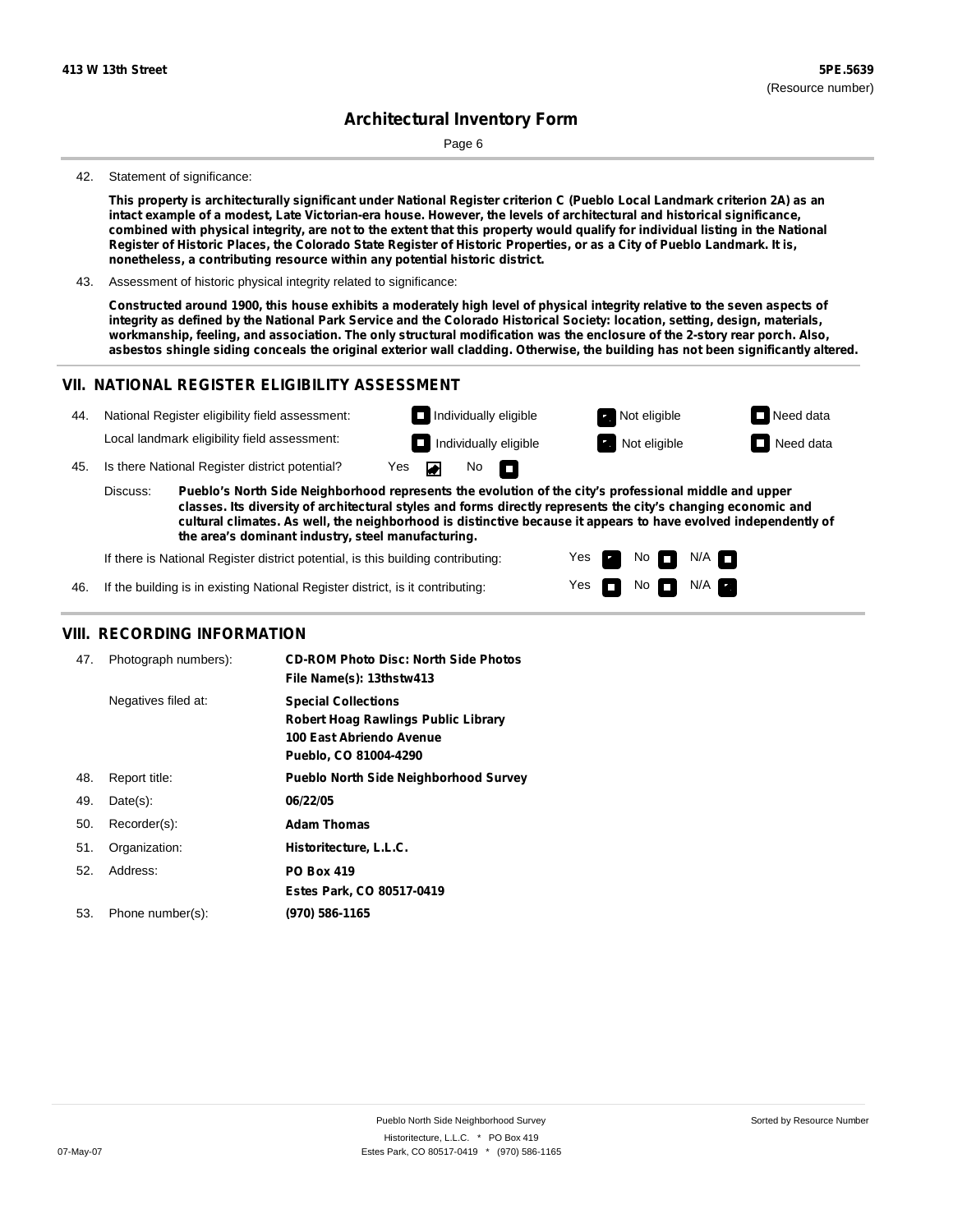Page 7